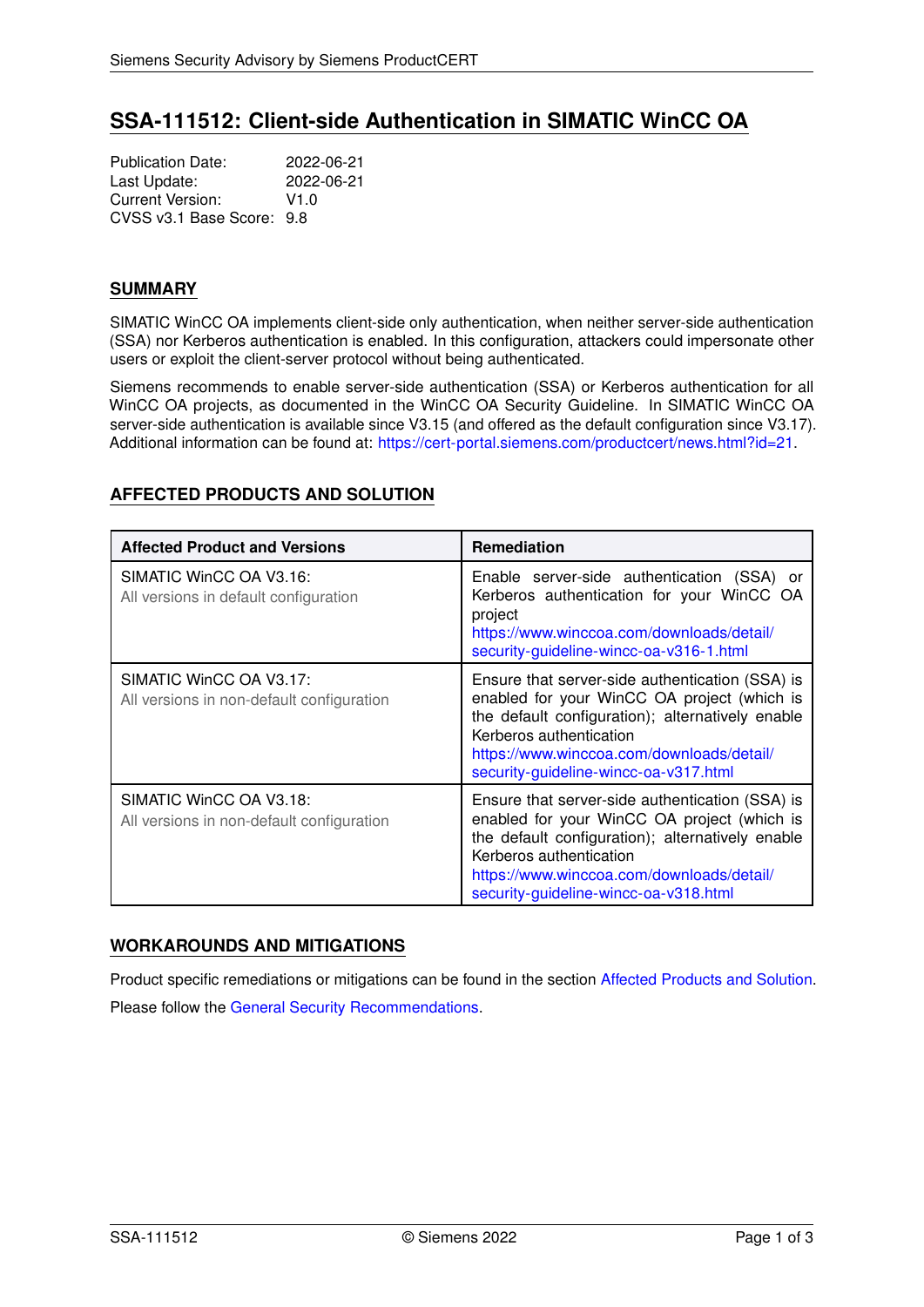### **GENERAL SECURITY RECOMMENDATIONS**

As a general security measure, Siemens strongly recommends to protect network access to devices with appropriate mechanisms. In order to operate the devices in a protected IT environment, Siemens recommends to configure the environment according to Siemens' operational guidelines for Industrial Security (Download: [https://www.siemens.com/cert/operational-guidelines-industrial-security\)](https://www.siemens.com/cert/operational-guidelines-industrial-security), and to follow the recommendations in the product manuals.

Additional information on Industrial Security by Siemens can be found at: [https://www.siemens.com/](https://www.siemens.com/industrialsecurity) [industrialsecurity](https://www.siemens.com/industrialsecurity)

#### **PRODUCT DESCRIPTION**

SIMATIC WinCC Open Architecture (OA) is part of the SIMATIC HMI family. It is designed for use in applications requiring a high degree of customer-specific adaptability, large or complex applications and projects that impose specific system requirements or functions.

#### **VULNERABILITY CLASSIFICATION**

The vulnerability classification has been performed by using the CVSS scoring system in version 3.1 (CVSS v3.1) [\(https://www.first.org/cvss/\)](https://www.first.org/cvss/). The CVSS environmental score is specific to the customer's environment and will impact the overall CVSS score. The environmental score should therefore be individually defined by the customer to accomplish final scoring.

An additional classification has been performed using the CWE classification, a community-developed list of common software security weaknesses. This serves as a common language and as a baseline for weakness identification, mitigation, and prevention efforts. A detailed list of CWE classes can be found at: [https://cwe.mitre.org/.](https://cwe.mitre.org/)

#### Vulnerability CVE-2022-33139

Affected applications use client-side only authentication, when neither server-side authentication (SSA) nor Kerberos authentication is enabled.

In this configuration, attackers could impersonate other users or exploit the client-server protocol without being authenticated.

CVSS v3.1 Base Score 9.8 CVSS Vector [CVSS:3.1/AV:N/AC:L/PR:N/UI:N/S:U/C:H/I:H/A:H/E:P/RL:O/RC:C](https://www.first.org/cvss/calculator/3.1#CVSS:3.1/AV:N/AC:L/PR:N/UI:N/S:U/C:H/I:H/A:H/E:P/RL:O/RC:C) CWE CWE-603: Use of Client-Side Authentication